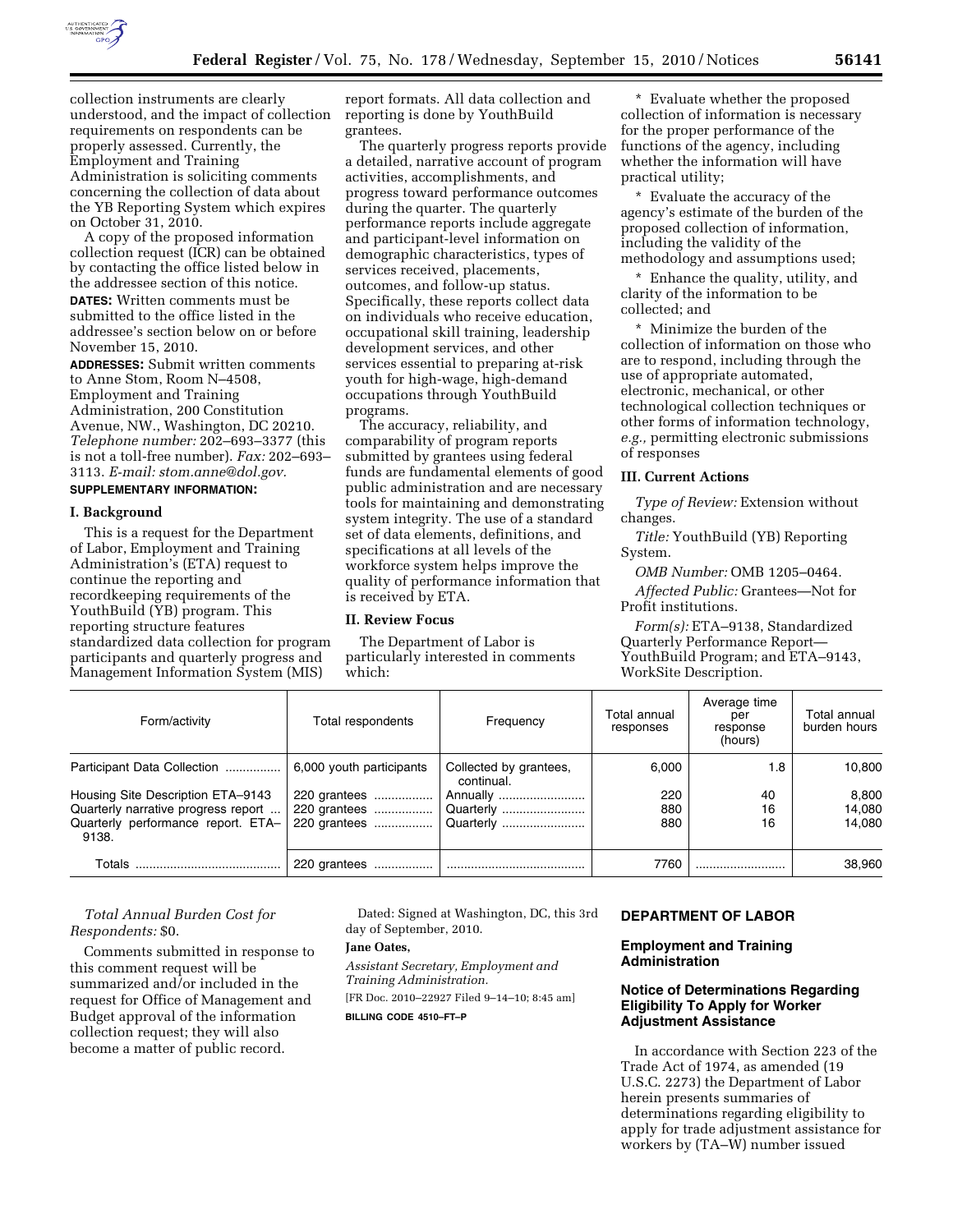during the period of August 23, 2010 through August 27, 2010.

In order for an affirmative determination to be made for workers of a primary firm and a certification issued regarding eligibility to apply for worker adjustment assistance, each of the group eligibility requirements of Section  $222(a)$  of the Act must be met.

I. Under Section 222(a)(2)(A), the following must be satisfied:

(1) A significant number or proportion of the workers in such workers' firm have become totally or partially separated, or are threatened to become totally or partially separated;

(2) The sales or production, or both, of such firm have decreased absolutely; and

(3) One of the following must be satisfied:

(A) Imports of articles or services like or directly competitive with articles produced or services supplied by such firm have increased;

(B) Imports of articles like or directly competitive with articles into which one or more component parts produced by such firm are directly incorporated, have increased;

(C) Imports of articles directly incorporating one or more component parts produced outside the United States that are like or directly competitive with imports of articles incorporating one or more component parts produced by such firm have increased;

(D) Imports of articles like or directly competitive with articles which are produced directly using services supplied by such firm, have increased; and

(4) The increase in imports contributed importantly to such workers' separation or threat of separation and to the decline in the sales or production of such firm; or

II. Section 222(a)(2)(B) all of the following must be satisfied:

(1) A significant number or proportion of the workers in such workers' firm have become totally or partially separated, or are threatened to become totally or partially separated;

(2) One of the following must be satisfied:

(A) There has been a shift by the workers' firm to a foreign country in the production of articles or supply of services like or directly competitive with those produced/supplied by the workers' firm;

(B) There has been an acquisition from a foreign country by the workers' firm of articles/services that are like or directly competitive with those produced/supplied by the workers' firm; and

(3) The shift/acquisition contributed importantly to the workers' separation or threat of separation.

In order for an affirmative determination to be made for adversely affected workers in public agencies and a certification issued regarding eligibility to apply for worker adjustment assistance, each of the group eligibility requirements of Section 222(b) of the Act must be met.

(1) A significant number or proportion of the workers in the public agency have become totally or partially separated, or are threatened to become totally or partially separated;

(2) The public agency has acquired from a foreign country services like or directly competitive with services which are supplied by such agency; and

(3) The acquisition of services contributed importantly to such workers' separation or threat of separation.

In order for an affirmative determination to be made for adversely affected secondary workers of a firm and a certification issued regarding eligibility to apply for worker adjustment assistance, each of the group eligibility requirements of Section 222(c) of the Act must be met.

(1) A significant number or proportion of the workers in the workers' firm have become totally or partially separated, or are threatened to become totally or partially separated;

(2) The workers' firm is a Supplier or Downstream Producer to a firm that employed a group of workers who received a certification of eligibility under Section 222(a) of the Act, and such supply or production is related to the article or service that was the basis for such certification; and

(3) Either—

(A) The workers' firm is a supplier and the component parts it supplied to the firm described in paragraph (2) accounted for at least 20 percent of the production or sales of the workers' firm; or

(B) A loss of business by the workers' firm with the firm described in paragraph (2) contributed importantly to the workers' separation or threat of separation.

In order for an affirmative determination to be made for adversely affected workers in firms identified by the International Trade Commission and a certification issued regarding eligibility to apply for worker adjustment assistance, each of the group eligibility requirements of Section 222(f) of the Act must be met.

(1) The workers' firm is publicly identified by name by the International Trade Commission as a member of a domestic industry in an investigation resulting in—

(A) An affirmative determination of serious injury or threat thereof under section 202(b)(1);

(B) An affirmative determination of market disruption or threat thereof under section 421(b)(1); or

(C) An affirmative final determination of material injury or threat thereof under section 705(b)(1)(A) or 735(b)(1)(A) of the Tariff Act of 1930 (19 U.S.C. 1671d(b)(1)(A) and 1673d(b)(1)(A));

(2) The petition is filed during the 1 year period beginning on the date on which—

(A) A summary of the report submitted to the President by the International Trade Commission under section 202(f)(1) with respect to the affirmative determination described in paragraph (1)(A) is published in the Federal Register under section 202(f)(3); or

(B) Notice of an affirmative determination described in subparagraph (1) is published in the **Federal Register**; and

(3) The workers have become totally or partially separated from the workers' firm within—

(A) The 1-year period described in paragraph (2); or

(B) Notwithstanding section 223(b)(1), the 1-year period preceding the 1-year period described in paragraph (2).

### **Affirmative Determinations for Worker Adjustment Assistance**

The following certifications have been issued. The date following the company name and location of each determination references the impact date for all workers of such determination.

The following certifications have been issued. The requirements of Section 222(a)(2)(A) (increased imports) of the Trade Act have been met.

| TA-W No. | Subiect firm                                                                                        | Location | Impact date     |
|----------|-----------------------------------------------------------------------------------------------------|----------|-----------------|
|          | .73,903    Owens-Illinois, Inc., Leased Workers from Manpower, Inc    Clarion, PA    April 9, 2009. |          | March 30. 2009. |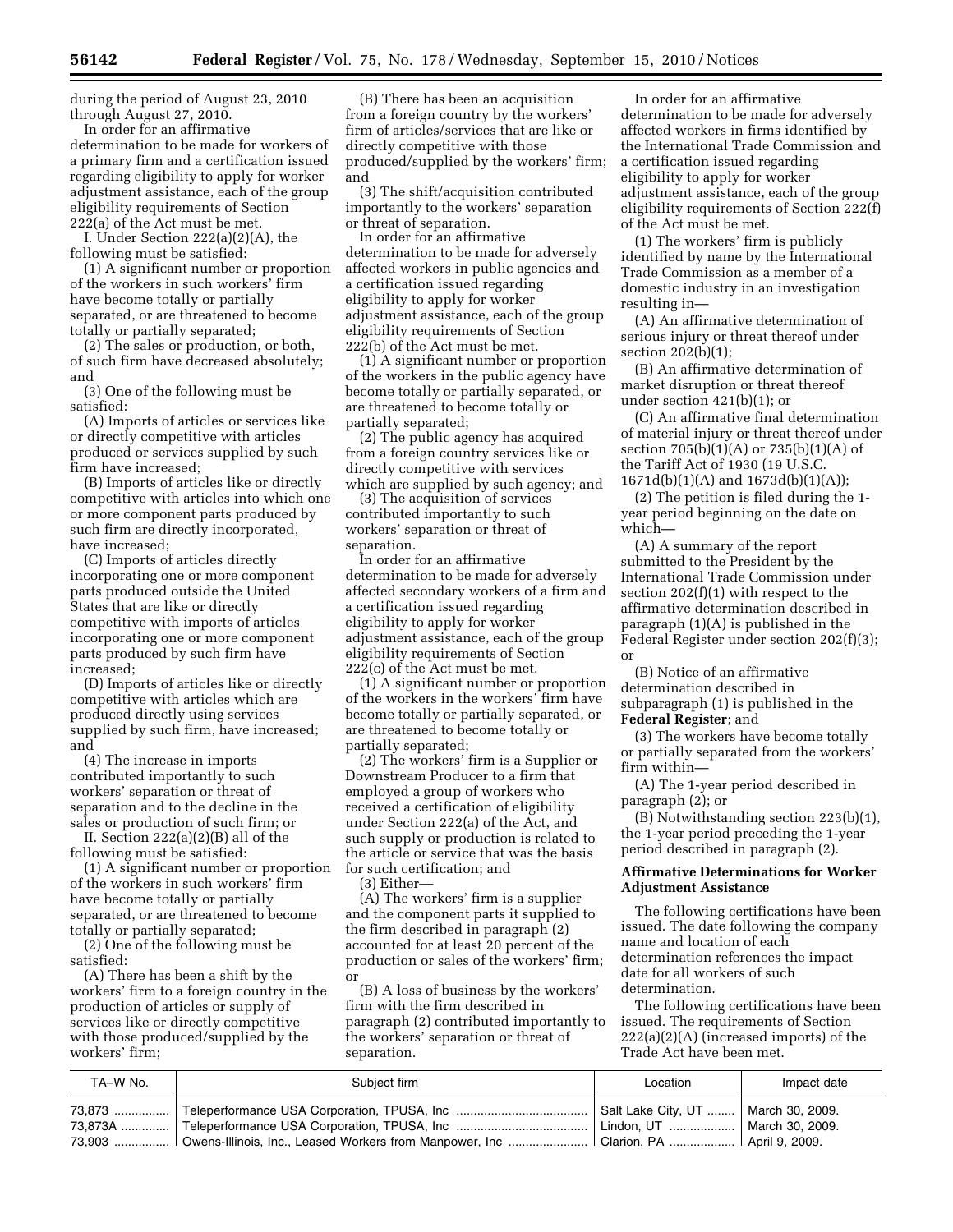| TA-W No. | Subject firm                                                                                                                                                                                                              | Location                                                         | Impact date   |
|----------|---------------------------------------------------------------------------------------------------------------------------------------------------------------------------------------------------------------------------|------------------------------------------------------------------|---------------|
|          | 73,982  Smiths Medical PM, Inc., Leased Workers from Aerotek and Spherion<br>74,171    Waytec Electronics Corporation, Leased Workers from Alpha Omega,   Lynchburg, VA    May 27, 2009.<br>Kelly Services, and ManPower. | Waukesha, WI    April 14, 2009.<br>Amesbury, MA    May 20, 2009. |               |
|          | 74,357  Cinram Distribution, LLC, Cinram International; Simi Valley Distribution   Simi Valley, CA    July 7, 2009.<br>Center: Leased Workers, etc.                                                                       | Evansville, IN<br>Sioux City, IA  June 12, 2009.                 | June 7, 2009. |

The following certifications have been issued. The requirements of Section  $222(a)(2)(B)$  (shift in production or services) of the Trade Act have been met.

| TA-W No.                             | Subject firm                                                                                                                                                                         | Location                                                       | Impact date                                                        |
|--------------------------------------|--------------------------------------------------------------------------------------------------------------------------------------------------------------------------------------|----------------------------------------------------------------|--------------------------------------------------------------------|
| 72,869                               | Dell, Inc., Global Command Center and Proactive Maintenance Divi-<br>sions; Leased Workers, etc.                                                                                     | Oklahoma City, OK                                              | November 11, 2008.                                                 |
| 73,153                               | Kimberly-Clark Global Sales, Inc., Kimberly-Clark Corporation; Leased<br>Workers from Stafflogix Corporation.                                                                        | Neenah, WI                                                     | December 18, 2008.                                                 |
| 73,153A                              | Kimberly-Clark Worldwide, Inc., Kimberly-Clark Corporation; Leased<br>Workers from Stafflogix Corporation.                                                                           | Neenah, WI                                                     | December 18, 2008.                                                 |
| 73,657<br>73,809                     | Hewlett Packard/EDS, Primary Delivery Engineer Unit, Working On-Site<br>At Proctor & Gamble.                                                                                         | Lake Mary, FL<br>Cincinnati, OH                                | March 5, 2009.<br>March 19, 2009.                                  |
| 73,909<br>74,141                     | International Business Machines (IBM), Service Parts Organizations<br>Affiliated Computer Services, Inc., Xerox Corporation, Workers of ACS<br>Application Management Services, etc. | Mechanicsburg, PA<br>Dallas, TX                                | March 29, 2009.<br>May 24, 2009.                                   |
| 74,156                               | Mattel, Inc., Global Logistics Org., Distribution Center, Leased Workers<br>Select Staffing.                                                                                         | City of Industry, CA                                           | May 17, 2009.                                                      |
| 74,164                               | International Business Machines (IBM), Global Technology Services De-<br>livery Division.                                                                                            | Greenville, SC                                                 | May 26, 2009.                                                      |
| 74,185<br>74,319<br>74,336<br>74,368 | LF USA, Inc., Li & Fung Limited, Leased Workers from Winston Staffing<br>Novartis Pharmaceuticals Corporation, Electronic Data Management Di-                                        | New York, NY<br>Pontiac, IL<br>Osceola, WI<br>East Hanover, NJ | May 21, 2009.<br>June 29, 2009.<br>June 28, 2009.<br>July 9, 2009. |
| 74,386                               | vision; Leased Workers from RCM Technologies, etc.<br>Goodyear Tire & Rubber Company, Tyler Plant; Leased Workers Unicco<br>Contracted Services and Kelly Services.                  | Tyler, TX                                                      | June 30, 2009.                                                     |
| 74,413                               | McGuire Furniture Company, Kohler Co., Leased Workers from Man-<br>power and Ajilon.                                                                                                 | San Francisco, CA                                              | July 8, 2009.                                                      |
| 74,465                               | Harman Consumer, Inc., Engineering Department; Division of Harman<br>International Industries, Inc                                                                                   | Northridge, CA                                                 | August 2, 2009.                                                    |
| 74,472                               | EMC Corporation, Information Infrastructure Products, Ionix Software<br>Engineers.                                                                                                   | <b>Research Triangle</b><br>Park, NC.                          | July 30, 2009.                                                     |
| 74,472A                              | EMC Corporation, Information Infrastructure Products, Ionix Software<br>Engineers.                                                                                                   | Hopkinton, MA                                                  | July 30, 2009.                                                     |
| 74,473                               | EMC Corporation, Information Infrastructure Products, Ionix Software<br>Engineers.                                                                                                   | Alexandria, VA                                                 | July 30, 2009.                                                     |
| 74,474                               | EMC Corporation, Information Infrastructure Products; Ionix Software<br>Engineers; etc.                                                                                              | Berkeley Heights, NJ                                           | July 30, 2009.                                                     |
| 74,479                               | EMC Corporation, Information Infrastructure Products; Ionix Software<br>Engineers.                                                                                                   | Richardson, TX                                                 | July 30, 2009.                                                     |
| 74,480                               | EMC Corporation, Information Infrastructure Products; Ionix Software<br>Engineers.                                                                                                   | White Plains, NY                                               | July 30, 2009.                                                     |
| 74,503<br>74,523                     | Road 9, Inc., Leased Workers From TPA-Administaff Companies II, LP<br>RR Donnelley, Digital Solutions Center Division; Leased Workers from<br><b>Quality Personnel.</b>              | Greenwood Village, CO<br>Glasgow, KY                           | August 10, 2009.<br>August 11, 2009.                               |
| 74,531                               | Anthem Insurance Companies, Inc., Wellpoint, Finance Accounting,<br>Leased Workers from Rogert Half/Accounting etc.                                                                  | Mason, OH                                                      | August 13, 2009.                                                   |

The following certifications have been issued. The requirements of Section 222(c) (supplier to a firm whose workers are certified eligible to apply for TAA) of the Trade Act have been met.

| TA-W No. | Subiect firm                                                                                                          | Location | Impact date    |
|----------|-----------------------------------------------------------------------------------------------------------------------|----------|----------------|
| 73.610   | Visteon Corporation, Springfield Plant; Leased Workers MSX Inter-   Springfield, OH   <br>national, Adecco, Manpower. |          | March 2, 2009. |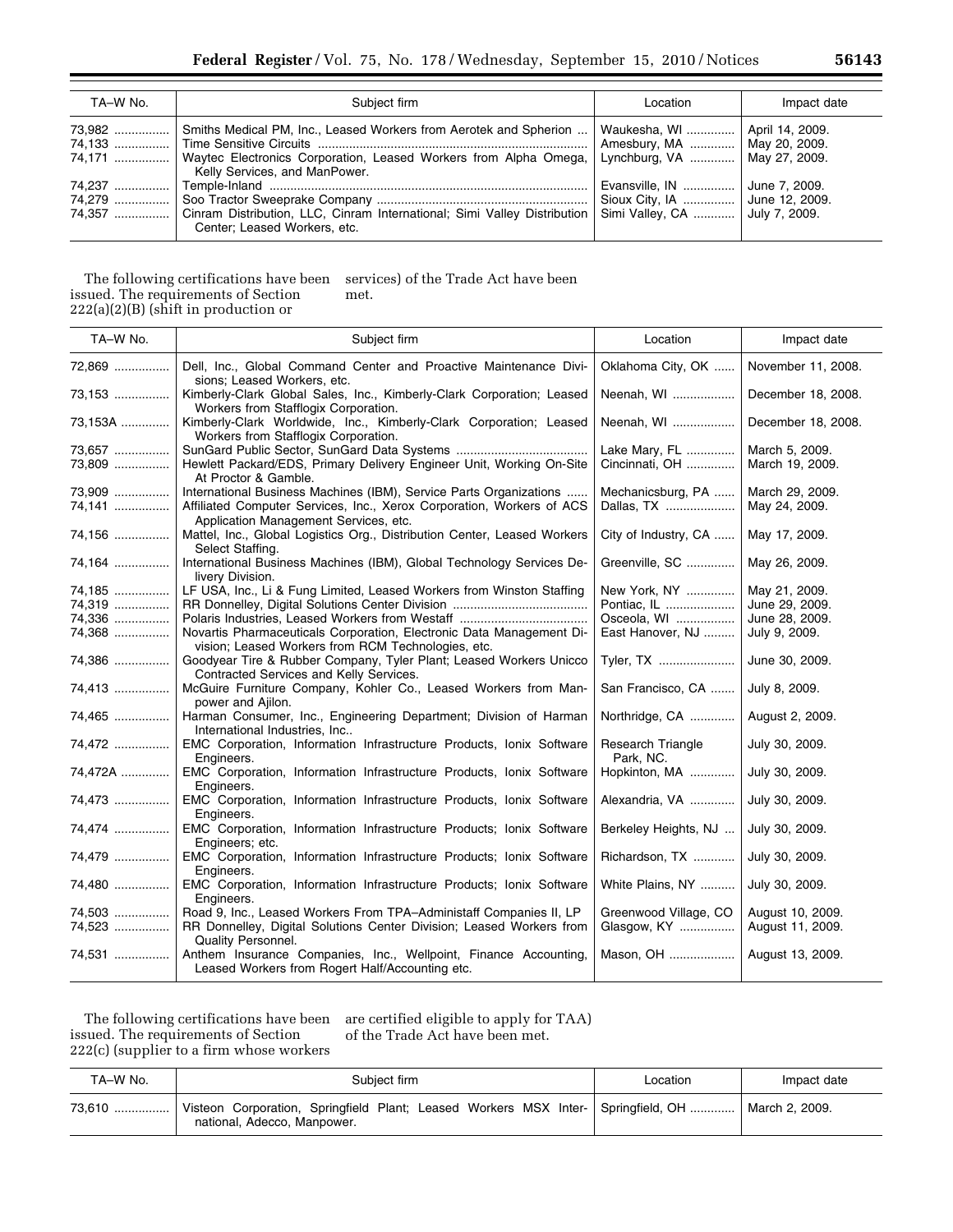### **Negative Determinations for Worker Adjustment Assistance**

In the following cases, the investigation revealed that the eligibility

criteria for worker adjustment assistance have not been met for the reasons specified. The investigation revealed that the

criterion under paragraph (a)(1), or

(b)(1), or (c)(1) (employment decline or threat of separation) of section 222 has not been met.

| TA-W No. | Subject firm | Location               | Impact date |
|----------|--------------|------------------------|-------------|
|          |              | Troy, MI.<br>Troy, MI. |             |

The investigation revealed that the criteria under paragraphs (a)(2)(A)(i)

(decline in sales or production, or both) and (a)(2)(B) (shift in production or

services to a foreign country) of section 222 have not been met.

| TA–W No. | Subject firm | _ocation    | Impact date |
|----------|--------------|-------------|-------------|
|          |              | Kalama, WA. |             |

The investigation revealed that the criteria under paragraphs (a)(2)(A)

(increased imports) and (a)(2)(B) (shift in production or services to a foreign

country) of section 222 have not been met.

| TA-W No. | Subject firm                                                                                                | Location           | Impact date |
|----------|-------------------------------------------------------------------------------------------------------------|--------------------|-------------|
|          | Techline, USA, Leased Workers from Express Employment Profes-<br>sionals.                                   | Waunakee, WI.      |             |
| 73,137   |                                                                                                             | Brady, TX.         |             |
|          | 73,479    Enesco, LLC, Gund Division, Distribution Center                                                   | Edison, NJ.        |             |
|          | 73,508    Wausau Window And Wall Systems, A Subsidiary of Apogee Enter-<br>prises, Inc.                     | Wausau, WI.        |             |
| 73,551   |                                                                                                             | Davenport, CA.     |             |
|          |                                                                                                             | Vernon Hills, IL.  |             |
|          |                                                                                                             | Buffalo Grove, IL. |             |
| 74,079   | San Francisco Chronicle, Hearst Communications, Leased Workers<br>from Correstaff, etc.                     | Union City, CA.    |             |
| 74,089   | The Eastridge Group of Staffing Companies, Contractors & Builders Di-<br>vision; Bosa Holding, Inc.         | San Diego, CA.     |             |
|          |                                                                                                             | Jacksonville, IL.  |             |
|          |                                                                                                             | Waynesburg, PA.    |             |
|          | 74,375    Wisconsin Bell, Inc., Doing Business As Wisconsin Bell; Consumer Cen-<br>ters Sales and Services. | Milwaukee, WI.     |             |
| 74,458   |                                                                                                             | Thomasville, NC.   |             |
|          |                                                                                                             | Columbus, OH.      |             |

### **Determinations Terminating Investigations of Petitions for Worker Adjustment Assistance**

After notice of the petitions was published in the **Federal Register** and on the Department's website, as required by Section 221 of the Act (19 U.S.C. 2271), the Department initiated investigations of these petitions.

The following determinations terminating investigations were issued because the petitioner has requested that the petition be withdrawn.

| TA-W No. | Subject firm                                                                                               | Location | Impact date |
|----------|------------------------------------------------------------------------------------------------------------|----------|-------------|
| 74,475   | EMC Corporation, Information Infrastructure Products, Ionix Software   Berkeley Heights, NJ.<br>Engineers. |          |             |
|          | EMC Corporation, Information Infrastructure Products, Ionix Software Colorado Springs, CO.<br>Engineers.   |          |             |
| 74,477   | EMC Corporation, Information Infrastructure Products, Ionix Software   Colorado Springs, CO.<br>Engineers. |          |             |

The following determinations terminating investigations were issued because the petitioning groups of

workers are covered by active certifications. Consequently, further investigation in these cases would serve

no purpose since the petitioning group of workers cannot be covered by more than one certification at a time.

| TA–W No. | Subject firm                                                                                     | _ocation | Impact date |
|----------|--------------------------------------------------------------------------------------------------|----------|-------------|
| 74,478   | EMC Corporation, Information Infrastructure Products, Ionix Software   Duluth, GA.<br>Engineers. |          |             |